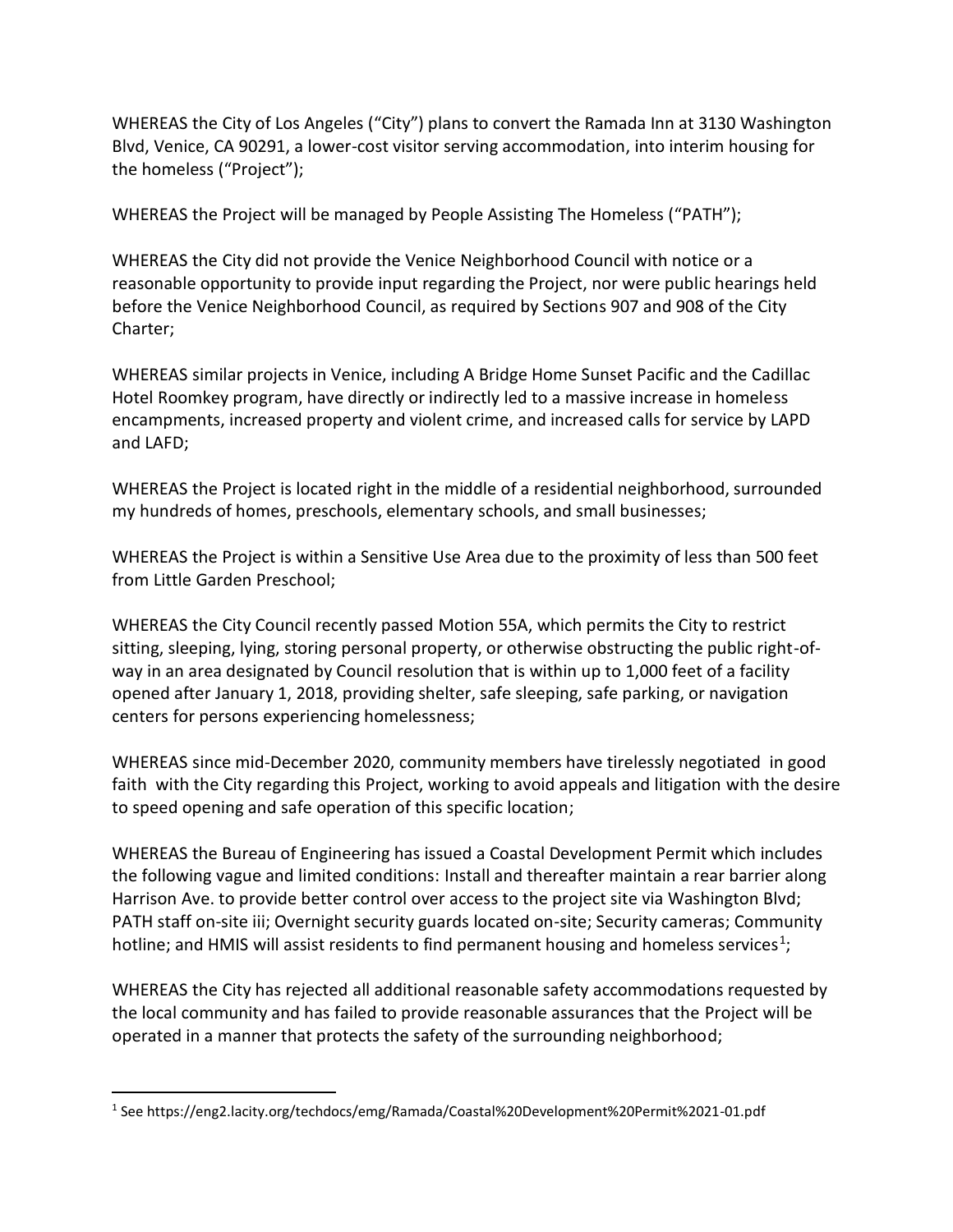THEREBY it is requested the Los Angeles City Council, Mayor Eric Garcetti, and City Attorney Mike Feuer enter into this Community Benefit Agreement ("CBA") with the stakeholders located within 1,000 feet of the Project, including neighborhoods of President's Row and the Oxford Triangle in Venice and Marina Del Rey. This CBA contains reasonable operating conditions and a remedy for failure to maintain the Project in a safe manner, as described in the CBA.

[mayor.helpdesk@lacity.org](mailto:mayor.helpdesk@lacity.org) [mayor.garcetti@lacity.org](mailto:mayor.garcetti@lacity.org) [mike.feuer@lacity.org](mailto:mike.feuer@lacity.org) [councilmember.cedillo@lacity.org](mailto:councilmember.cedillo@lacity.org) [Gilbert.Cedillo@lacity.org](mailto:Gilbert.Cedillo@lacity.org) [councilmember.krekorian@lacity.org](mailto:councilmember.krekorian@lacity.org) [councilmember.blumenfield@lacity.org](mailto:councilmember.blumenfield@lacity.org) [contactCD4@lacity.org](mailto:contactCD4@lacity.org) (Nithya Raman) [paul.koretz@lacity.org](mailto:paul.koretz@lacity.org) [councilmember.martinez@lacity.org](mailto:councilmember.martinez@lacity.org) [councilmember.rodriguez@lacity.org](mailto:councilmember.rodriguez@lacity.org) [councilmember.harris-dawson@lacity.org](mailto:councilmember.harris-dawson@lacity.org) [councilmember.price@lacity.org](mailto:councilmember.price@lacity.org) [councilmember.ridley-thomas@lacity.org](mailto:councilmember.ridley-thomas@lacity.org) [info@markridley-thomas.com](mailto:info@markridley-thomas.com) [councilmember.bonin@lacity.org](mailto:councilmember.bonin@lacity.org) [mj.bonin@lacity.org](mailto:mj.bonin@lacity.org) [councilmember.Lee@lacity.org](mailto:councilmember.Lee@lacity.org) [councilmember.ofarrell@lacity.org](mailto:councilmember.ofarrell@lacity.org) [councilmember.kevindeleon@lacity.org](mailto:councilmember.kevindeleon@lacity.org) [councilmember.buscaino@lacity.org](mailto:councilmember.buscaino@lacity.org)

### **COMMUNITY BENEFIT AGREEMENT**

### *A. General Public Safety Accommodations*

- Intensive Client Screening: Residents should be screened including but not limited to violent criminal activity (broadly defined as any criminal activity that has as one of its elements the use, attempted use, or threatened use of physical force substantial enough to cause, or be reasonably likely to cause serious bodily injury or property damage), current abuse or pattern of abuse of alcohol or drugs, and those subject to lifetime sex offender registration;
- Prohibition against camping within 1,000 feet of the Project;
- Require PATH to extend its security obligations into the surrounding neighborhood, specifically Harrison Avenue;
- Pedestrian gates to Harrison Avenue be designated Emergency Only;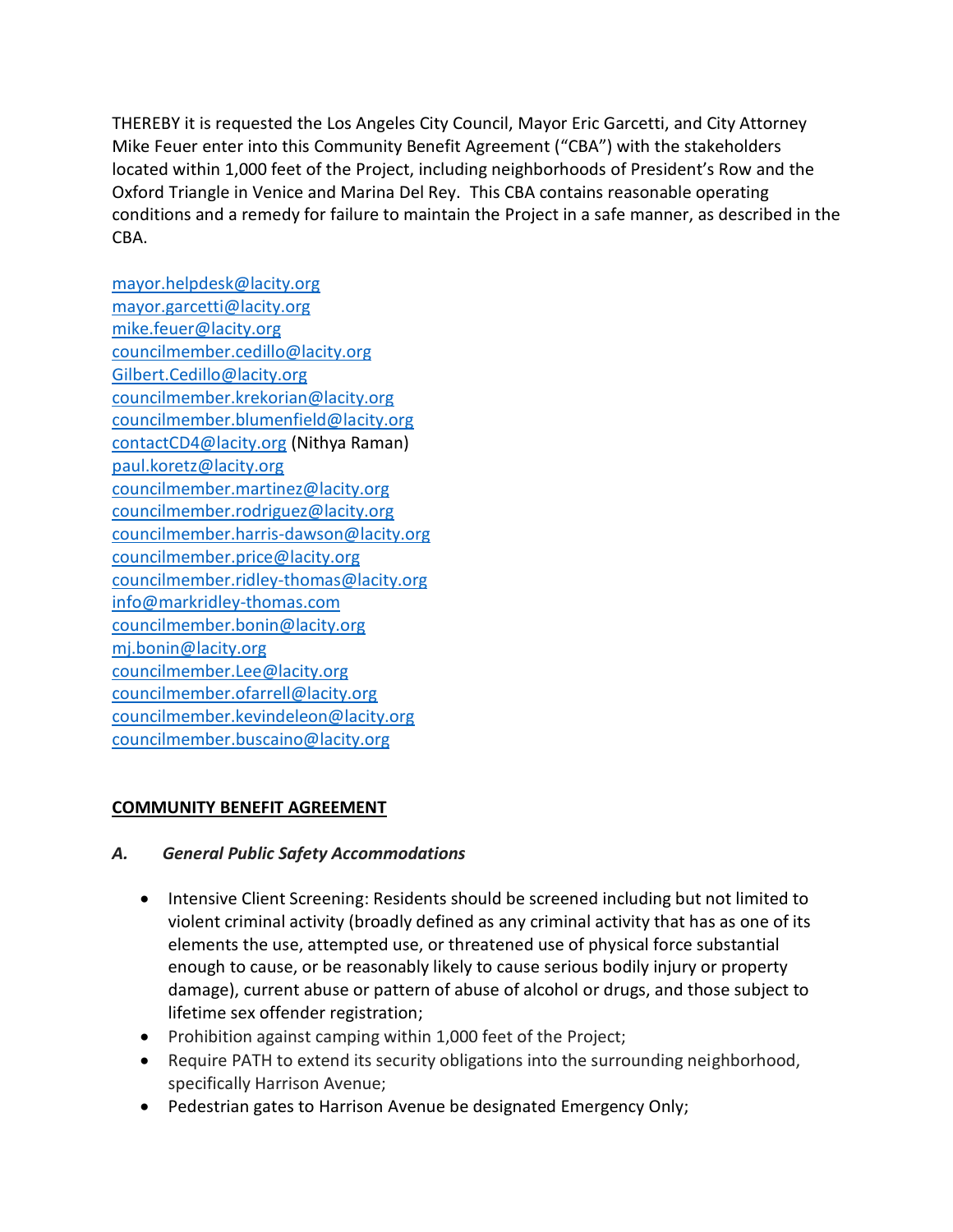- Install and thereafter maintain an 8-foot permanent rear barrier along Harrison to provide better control over access to the Project via Washington;
- Meetings with PATH and the City will be held with neighbors within 1,000 feet every six months;
- Any future conversion to Permanent Supportive Housing be subjected to a new CDP approval process;
- Increased LAPD presence and patrols to the President's Row and Oxford Triangle neighborhoods to ensure public safety;
- City to install additional street lighting on the south side of Harrison Avenue, directly across from 1110 to 1140 Harrison Avenue;
- No shelter-related parking on Harrison Avenue or the surrounding neighborhoods;
- The City and PATH will not maintain the development in a manner that directly or indirectly:
	- o Jeopardizes or adversely affects the public health, peace, or safety of persons residing or working on the premises or in the surrounding area; or
	- o Constitutes a public nuisance; or
	- $\circ$  Results in repeated nuisance activities, including, but not limited to, disturbances of the peace, illegal drug activity, public drunkenness, drinking in public, harassment of passersby, gambling, prostitution, sale of stolen goods, public urination, theft, assaults, batteries, acts of vandalism, loitering, excessive littering, illegal parking, excessive loud noises (especially in the late night or early morning hours), traffic violations, curfew violations, lewd conduct, police calls for service, or police detentions and arrests; or
	- o Adversely impacts nearby uses; or
	- o Violates any other city, state, or federal regulation, ordinance, or statute.
	- o

## *B. Two Step Abatement & Arbitration Procedure*

## **1. Voluntary Abatement**

Any resident or business within 1000 feet of the exterior boundaries of the project may submit a written complaint to PATH and the City concerning violations of agreed-upon public safety accommodations. The complaint will specify the nature of the violation or problem. The parties will meet within 30 days of the written complaint to meet and confer in good faith about a voluntary abatement plan to bring operation of the facility within the requirements set forth above. PATH and the City shall then have 30 days to implement the voluntary abatement plan to remedy the violation or problem.

If PATH and the City fail to adequately implement the voluntary abatement plan within the established timeline, complainant has the right to request that the matter be referred to binding arbitration.

# **2. Binding Arbitration**